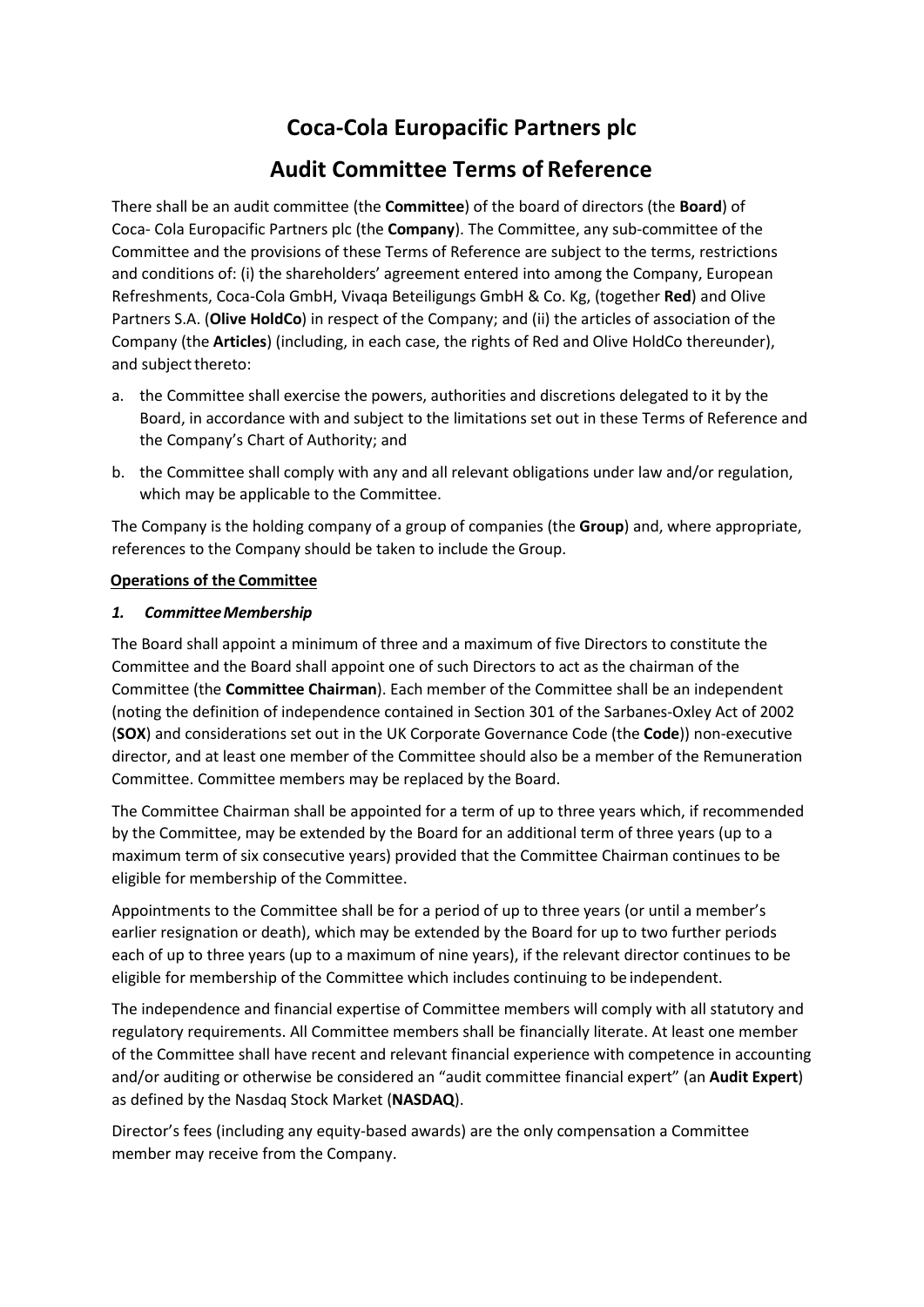Without the approval of the Board, members of the Committee shall not serve on more than two additional audit committees of other public companies, and the Committee Chairman of the Committee shall not serve on more than one other audit committee of a public company.

## *2. Schedule and Notice of Meetings*

The Committee shall meet at least four times a year at appropriate intervals in the financial reporting and audit cycle and shall hold additional meetings as required.

Meetings of the Committee shall be convened by the Secretary (as defined below) at the request of its members or, if considered necessary, at the request of the independent audit firm's lead partner or the Company's internal audit officer.

The Committee Chairman, the Secretary at the request of the Committee Chairman, or any member of the Committee may call special meetings.

Meetings of the Committee may be held in person or telephonically.

The Committee shall periodically meet separately with management, internal audit, and the independent auditors.

The Company Secretary (or his or her nominee) shall act as the secretary of the Committee (the **Secretary**) and shall ensure that the Committee receives information and papers in a timely manner to enable full and proper consideration of the issues.

## *3. Quorum and meeting attendance*

The quorum necessary for the transaction of business shall be two Committee members. Ideally, at least one of the members present in any quorum should be an Audit Expert.

## **Responsibilities and Duties**

The primary responsibility of the Committee is to oversee the Company's financial controls and reporting processes on behalf of the Board and to make regular recommendations and reports on its activities to the Board.

The following shall be the principal duties of the Committee in carrying out its oversight responsibilities.

## *1. Financial Reports*

- a. The Committee will monitor and review:
	- The integrity of the Company's annual audited financial statements and other periodic financial statements prior to the filing or distribution of the reports containing the financial statements, and review and report to the Board on significant financial reporting issues and judgements which those statements and reports contain, having regard to the matters communicated to it by the independent auditors.
	- The judgments used about the quality, not just the acceptability, of significant accounting principles, the reasonableness of significant judgments and the clarity and completeness of the disclosures in the financial statements, taking into account the independent auditor's view on the financial statements.
	- All material information presented with the financial statements, including the strategic report and the corporate governance statements relating to the audit and to risk management.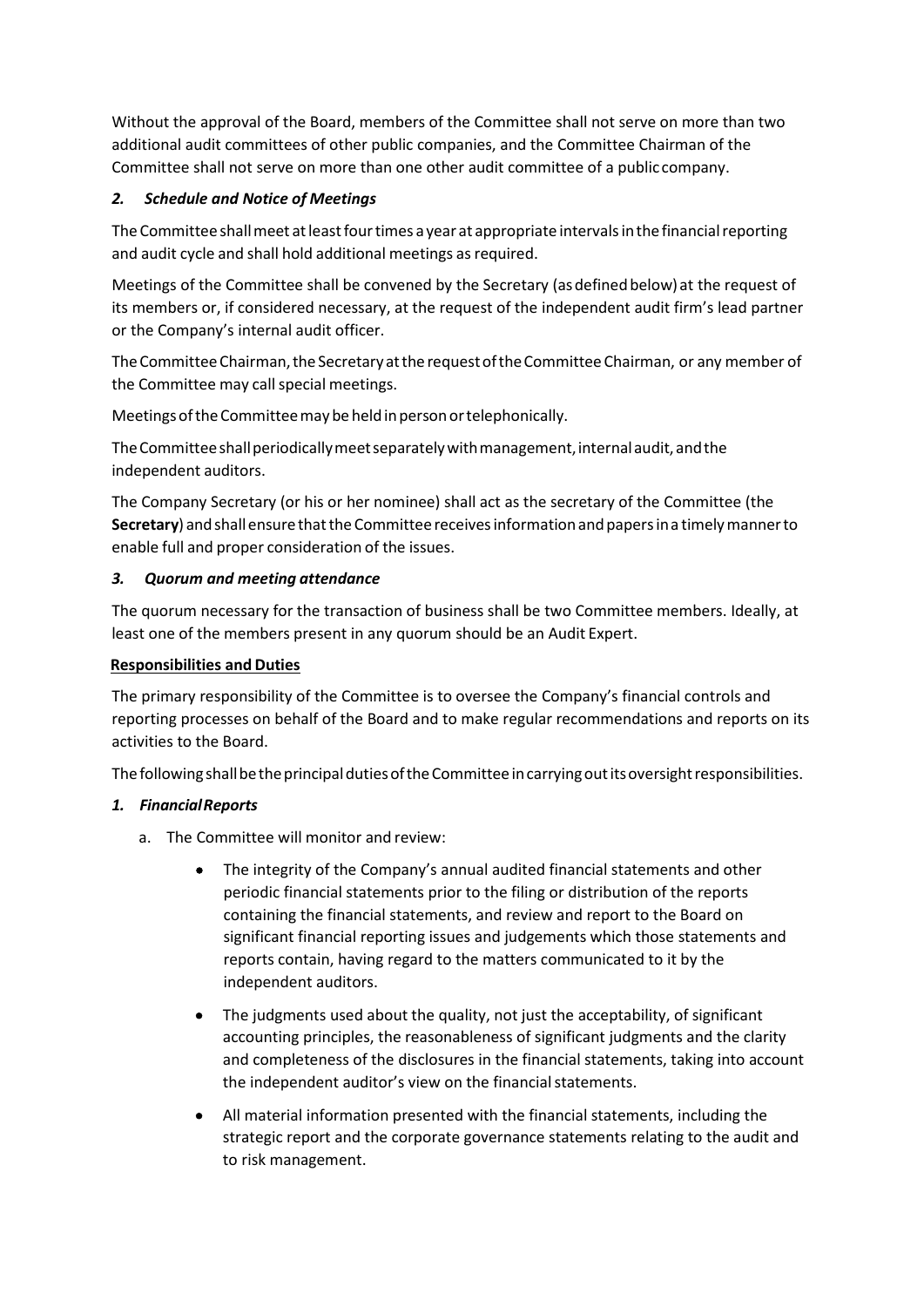- The results of the annual audit, other periodic reviews and any other matters required to be communicated to the Committee by the independent auditors under auditing standards applicable to the Company.
- Each proxy statement or proxy statement equivalent.
- Earnings press releases, as well as financial information and earnings guidance provided to analysts, including the presentation of financial information in earnings press releases.
- Any material written communications between the independent auditors and management.
- Significant audit adjustments detected by the independent auditor that individually or in aggregate have not been corrected and management's explanations as to why they have not been adjusted.
- Any consultations on significant auditing or accounting issues, including but not limited to unexpected events, regarding the Company, between the audit team and technical specialists.
- Critical accounting policies and financial statement presentations, including significant changes in the Company's selection or application of accounting policies.
- Major issues as to the adequacy of the Company's internal controls and any special audit steps adopted in light of material control deficiencies.
- The effect of new regulatory and accounting standards and initiatives on the Company's risks and liabilities, financial statements, other public disclosures and internal controls.
- Accounting for and disclosure of related party transactions.
- The going concern assumption and viability statement.
- Any other matters that are significant to the integrity and oversight of the Company's financial reporting process, including any other financial reporting issues required to be discussed under applicable laws and regulations.
- b. The Committee will normally review any other statements requiring Board approval which contain financial information first, where to carry out a review prior to Board approval would be practicable and consistent with prompt reporting requirements under any law or regulation.
- c. The Committee will review any disclosures made to the Committee by the Company's Chief Executive Officer and Chief Financial Officer during all relevant certification processes about significant failings or weaknesses in the design or operation of internal controls over financial reporting and any fraud involving management or other employees who have a significant role in the Company's internal controls over financial reporting.
- d. The Committee will recommend to the Board whether the Company's annual audited financial statements should be included in the Company's Annual Report on Form 20-F for submission to the Securities and Exchange Commission.
- e. Where requested by the Board, the Committee will review the content of the annual report and accounts and provide advice on whether the annual report and accounts, taken as a whole, is fair, balanced and understandable and provides the information necessary for shareholders to assess the Company's performance, business model and strategy.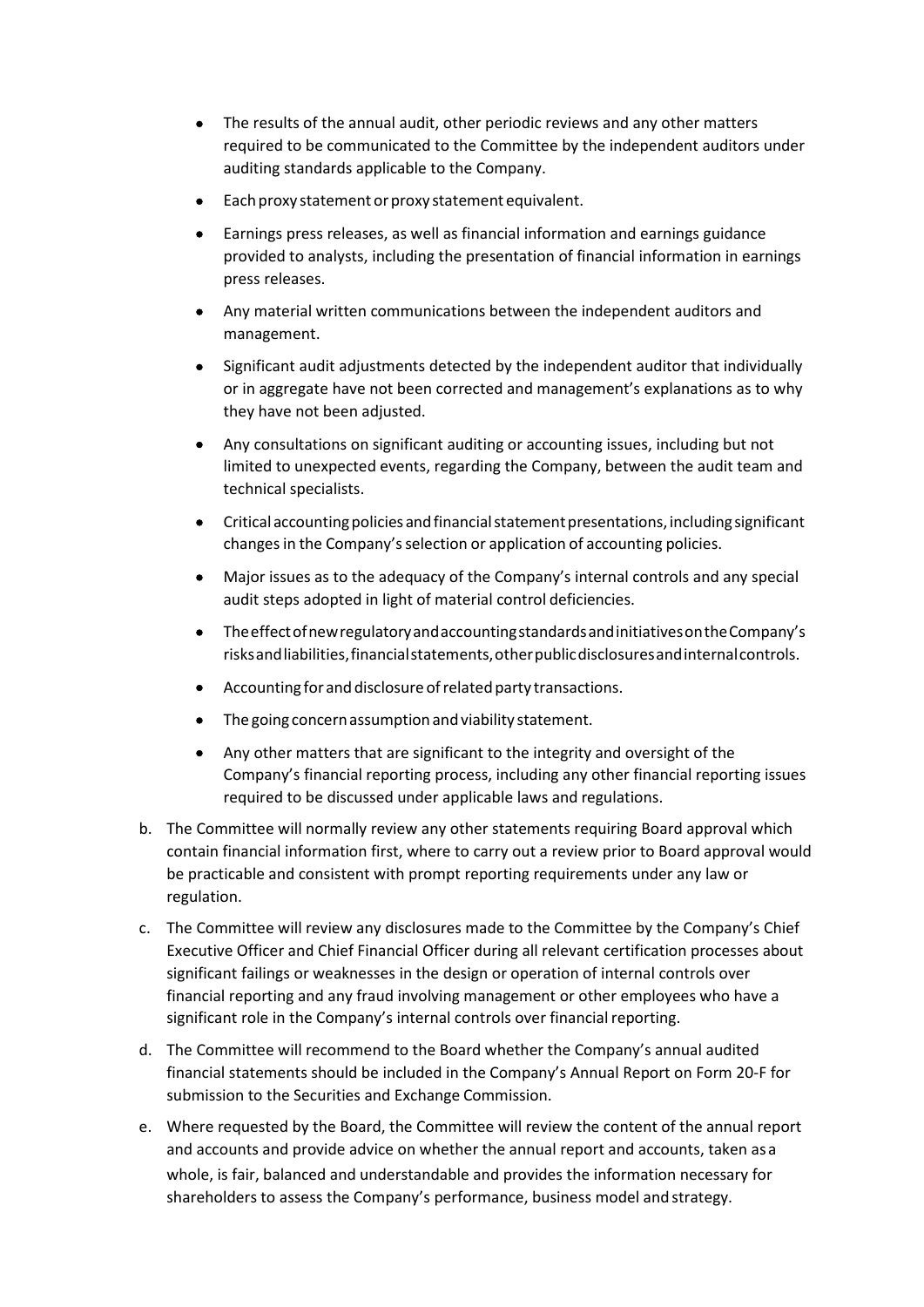#### *2. Interaction With Management*

- a. The Committee shall review the Company's disclosure controls and procedures, and shall review management's conclusions about the effectiveness of such disclosure controls and procedures, including any material non-compliance with them.
- b. Management will provide to the Committee explanations of changes in accounting standards and rules promulgated by all relevant accounting standards authorities or other regulatory bodies that have (or may have) a material effect on the Company's risks and liabilities, financial statements, other public disclosures and internal controls. Periodically, the Committee will receive other summaries and presentations to enhance the financial reporting education of the Committee.
- c. Management will notify the Committee when it receives any inquiries from regulatory bodies regarding the Company's accounting practices or financial reporting.
- d. The Committee will discuss planned significant changes in accounting principles, policies and internal controls and emerging business issues that could significantly affect financial results.
- e. Management will notify the Committee when it seeks a second opinion on a financial accounting or reporting matter from an accounting firm other than the independent auditors.
- f. Management will provide the Committee with regular reports from the Company's senior legal counsel and, when appropriate, the Company's outside legal counsel, relating to:
	- Significant legal proceedings involving unethical or illegal acts by the Company's officers or employees.
	- Other significant legal activities concerning litigation, contingencies, claims or assessments that may have a material impact on the Company's financial position or results of operations.
	- Compliance policies and procedures on all significant regulatory matters facing the Company.
	- Material violations of securities laws or breaches of fiduciary duty.
- g. The Committee will assist the Board in fulfilling its oversight responsibilities relating to:
	- the establishment and implementation of all processes and controls necessary to measure progress against the agreed form Annual Business Plan and Long-Term Business Plan and provide assurance: (i) that the financial results of the Company and its subsidiaries are reliable and reported in a timely manner, the assets and reputation of the Company and its subsidiaries are safeguarded and the Company and each of its subsidiaries complies with all applicable laws, regulations or rules of any relevant stock exchange; and (ii) of the accuracy of public disclosures (including those that relate to corporate responsibility, sustainability and climate change matters).
	- the Company's ongoing performance against the Annual Business Plan, such performance to be reviewed quarterly and annually as the Committee deems appropriate.
	- the Company's dividend policy.
	- the Company's capital structure.
	- any capital expenditure for property, plant or equipment, as is outlined, from time to time, in the Company's Chart of Authority.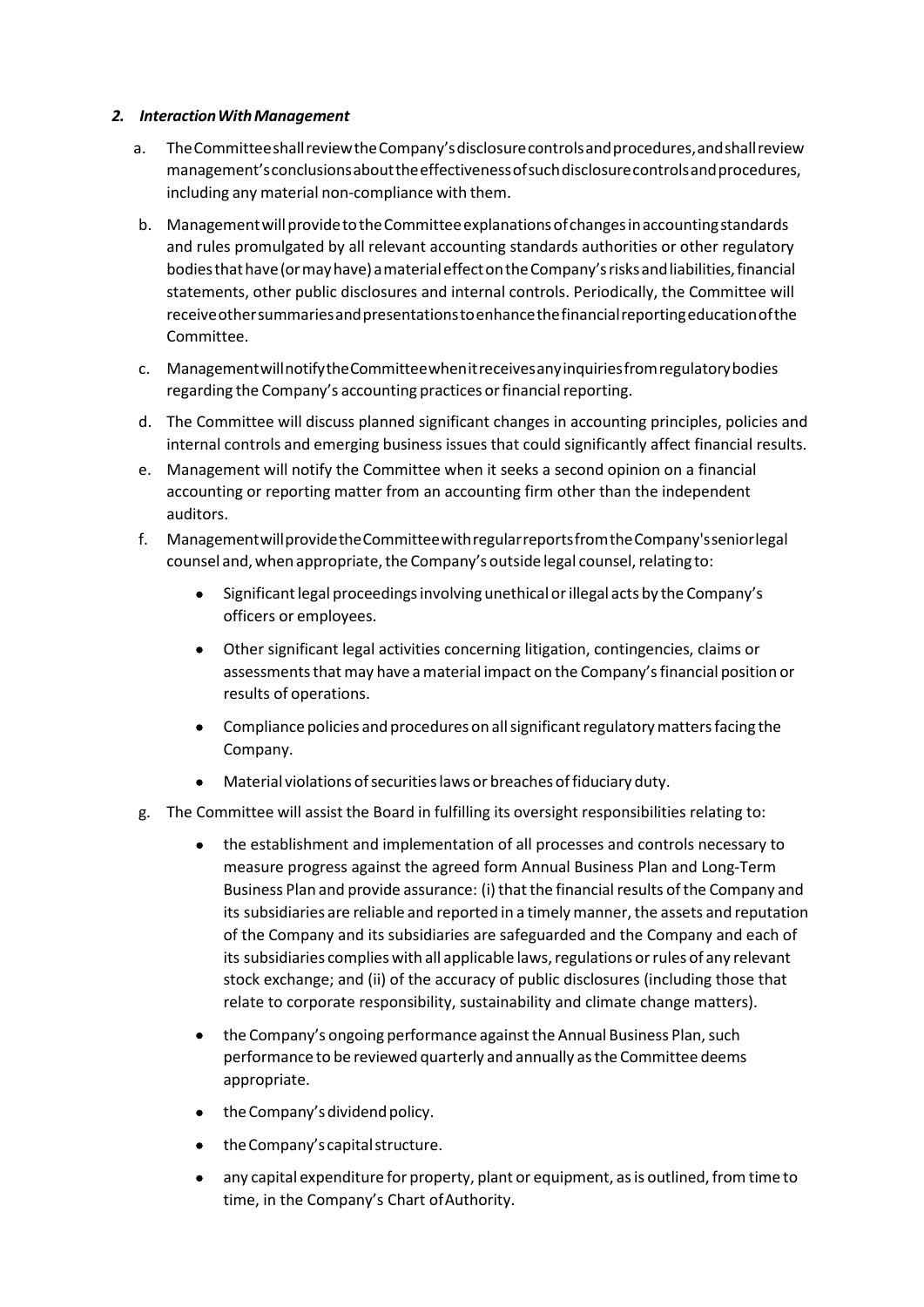- the alignment of the Company's capital allocation process and business strategy, including investments in information technology and business process transformation activities.
- h. The Committee will periodically evaluate the performance of, and returns upon, approved capital expenditures and shall report to the Board the results of its evaluation.
- i. The composition and remit of the Committee will meet all rules and regulations of all relevant regulatory and listing bodies, and shall recommend to the Board, for its approval from time to time, such amendments to these Terms of Reference as necessary to conform to those rules and regulations.

## *3. Ethics and Compliance*

- a. The Committee will review summary reports of significant unethical or illegal acts by the Company's employees and management's corrective actions.
- b. The Committee will review the adequacy and security of the Company's whistleblowing policy and other arrangements for its employees and contractors to raise concerns, in confidence, about possible wrongdoing in financial reporting or other matters. The Committee shall ensure that these arrangements allow proportionate and independent investigation of such matters and appropriate follow up action as well as review any reports produced in connection therewith, reporting to the Board as appropriate.
- c. The Committee will review the Company's systems and controls for the prevention of bribery and corruption and receive reports on any non-compliance.
- d. The Committee will establish appropriate procedures for (1) the receipt, retention and treatment of complaints received by the Company, including but not limited to those regarding accounting, internal accounting controls, auditing, other financial reporting matters or public disclosures; (2) the confidential, anonymous submission by employees of the Company of such concerns; and (3) the review of such confidential information and will review such procedures at least annually.
- e. The Committee will provide governance-level oversight by review of the content, operation, implementation and effectiveness of the ethics and compliance program, which provides reasonable assurance that the Company identifies and mitigates compliance risks, including obtaining from the applicable member of management, reports on such program and reviewing the effectiveness of such program at least annually.
- f. The goal of the ethics and compliance program will be consistent with the requirements of all applicable laws, rules and industry practices in geographies where the Company does business.

#### *4. Risk and Internal Controls*

- a. The Committee will:
	- Review the effectiveness of the systems, processes and policies established to identify, assess, manage and monitor the Company's risk management systems.
	- Review and approve the Company's statements to be included in the annual report concerning risk management, including the assessment of principal and emerging risks.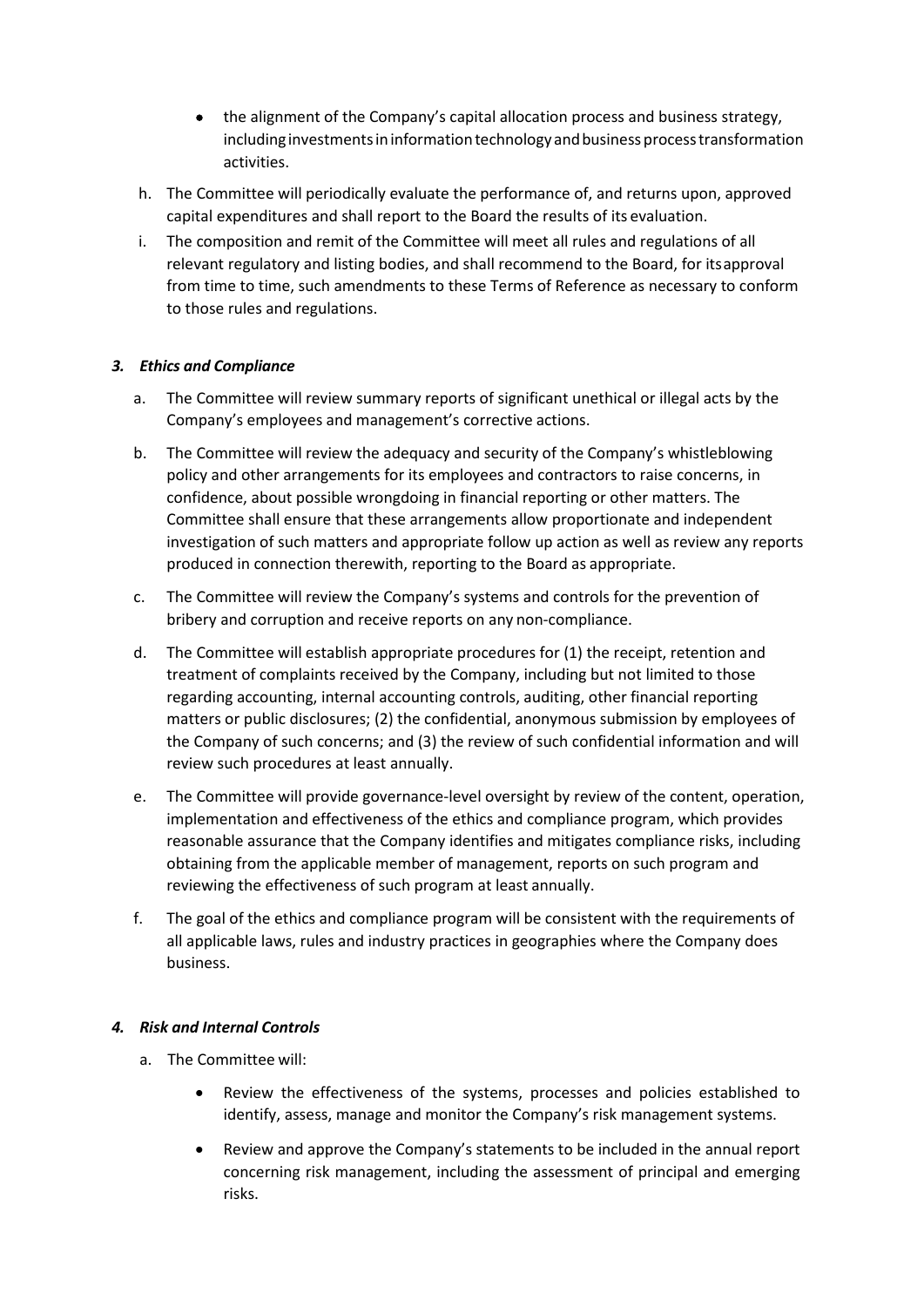- Where requested by the Board, ensure that a robust assessment of the emerging and principal risks facing the Company (including associated monitoring of performance against key climate-related metrics), has been undertaken (including those risks that would threaten the Company's business model, future performance, solvency or liquidity and reputation as well as risks such as, but not limited to, fraud, market, capital, credit, liquidity, insolvency, strategic, operational, technology, cyber such as geodemographic, packaging, cyber and social engineering attacks and IT infrastructure, regulatory and legal, material litigation, business continuity, pandemic, conduct and culture, environmental, social & governance, directors duties under the Companies Act, ethical codes, health & safety, terrorism and pandemic), that procedures are in place to identify emerging risks and provide advice on the management and mitigation of those risks.
- Provide governance and oversight of the Company's compliance, operational and financial risk assessments, which are part of the broader Enterprise Risk Management (**ERM**) program. In connection with this governance and oversight, the Committee will review the ERM methodology, the delegation of responsibility for specific risk areas among the Board committees, and risk assessments of the Company executives responsible for audit, ethics and compliance, and risk and meet with such executives as deemed necessary (on an annual basis at a minimum) regarding relevant compliance, operational and financial risk assessments and ERM topics.
- Provide governance and oversight of the Company's Business Continuity Management (**BCM**) program. In connection with this governance and oversight, the Committee will review the BCM policy, management systems, impact analysis, and recovery capabilities as deemed necessary (on an annual basis at a minimum).

## *5. Independent Auditors<sup>1</sup>*

- a. The Committee will consider and make recommendations to the Board, to be put to shareholders for approval at the Annual General Meeting, in respect of a firm of independent auditors for appointment, re-appointment or removal as the Company's auditors.
- b. The Committee will consider and make recommendations to the Board regarding the termination of the engagement of the Company's independent auditors and a replacement where identified.
- c. In connection with a. above, the Committee will be responsible for any necessary tender process as often as is required by applicable law or regulation to enable the Committee to compare the quality and effectiveness of the services provided by the incumbent auditors with those of other audit firms and, in respect of such tender, oversee the selection process and ensure that all tendering firms have such access as is necessary to information and individuals during the duration of the tendering process.
- d. If an independent auditor resigns, the Committee will investigate the issues leading to this and decide whether any action is required.

<sup>1</sup> *Note: References in this section to independent auditors shall also include, where appropriate, third party assurance providers (including those that are providing assurance in respect of ESG, corporate responsibility, sustainability and climate change matters). In determining which aspects of this Section 5 are relevant in respect of third party assurance providers, consideration will need to be given to the scope of their appointment (e.g. what they are provided assurance for and on what basis), the term of their appointment, the use of the assurance reports and processes across the business, and any legal, commercial or industry developments in the standing of third party assurance providers and the assurance process.*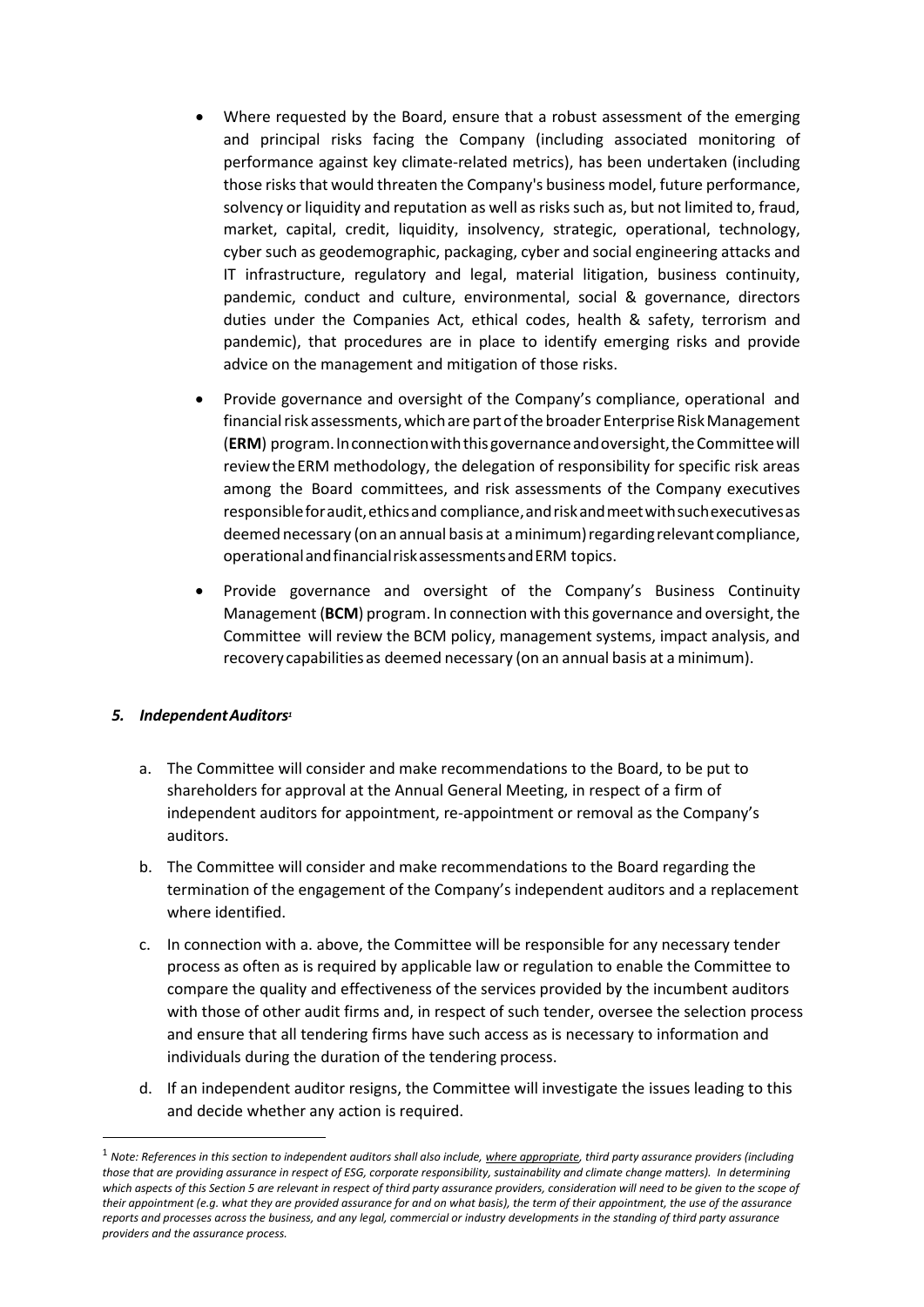- e. The Committee will be responsible for the terms of engagement of the Company's independent auditors (whose identity will be approved by the Board and the Company's shareholders), their compensation (for both audit and non-audit services as appropriate), ensuring that the level of fees is appropriate to enable an effective and high-quality audit to be conducted, and oversight of the work of the independent auditors, including resolution of disagreements between management and the independent auditors regarding financial reporting. The independent auditor will report directly to the Committee.
- f. The Committee will:
	- Review, based on the recommendation of the independent auditors, the scope and plan of the work to be done by the independent auditors for each year.
	- Confirm that partners who will participate in the audit comply with the rotation and non-audit compensation requirements of all relevant regulatory bodies.
	- Monitor, review and approve proposed and actual audit fees compared to the overall fee income of the independent audit firm, office and partner and assess these in the context of relevant legal, professional and regulatory requirements and guidance. The Company shall provide for appropriate funding, as determined by the Committee, for payment of compensation to the independent auditors for the purpose of rendering or issuing an audit report or performing other audit, review or attest services for the Company.
- g. At least annually, the independent auditors will provide the Committee with a report for review describing:
	- The independent audit firm's internal quality control procedures.
	- Any material issues raised by the most recent internal quality control review, or peer review, of the firm, or by any inquiry or investigation by governmental or professional authorities within the preceding five years, respecting one or more independent audits carried out by the firm, and any steps taken to deal with any such issues.
	- All material relationships between the independent auditors and the Company (to assess the auditors' independence).
	- All other reports required by applicable law or regulations.
- h. The Committee will review the findings of the audit with the independent auditor. This will include the following:
	- The auditor's explanation of how risks to audit quality were addressed;
	- Key accounting and auditing judgements;
	- The auditor's view of their interactions with senior management; and
	- Levels of errors identified during audit.
- i. The Committee shall meet regularly with the independent auditors (including once at the planning stage before the audit and once after the audit at the reporting stage) and at least once a year, without the executive directors and management being present, to discuss the auditor's remit and any issues arising from the audit.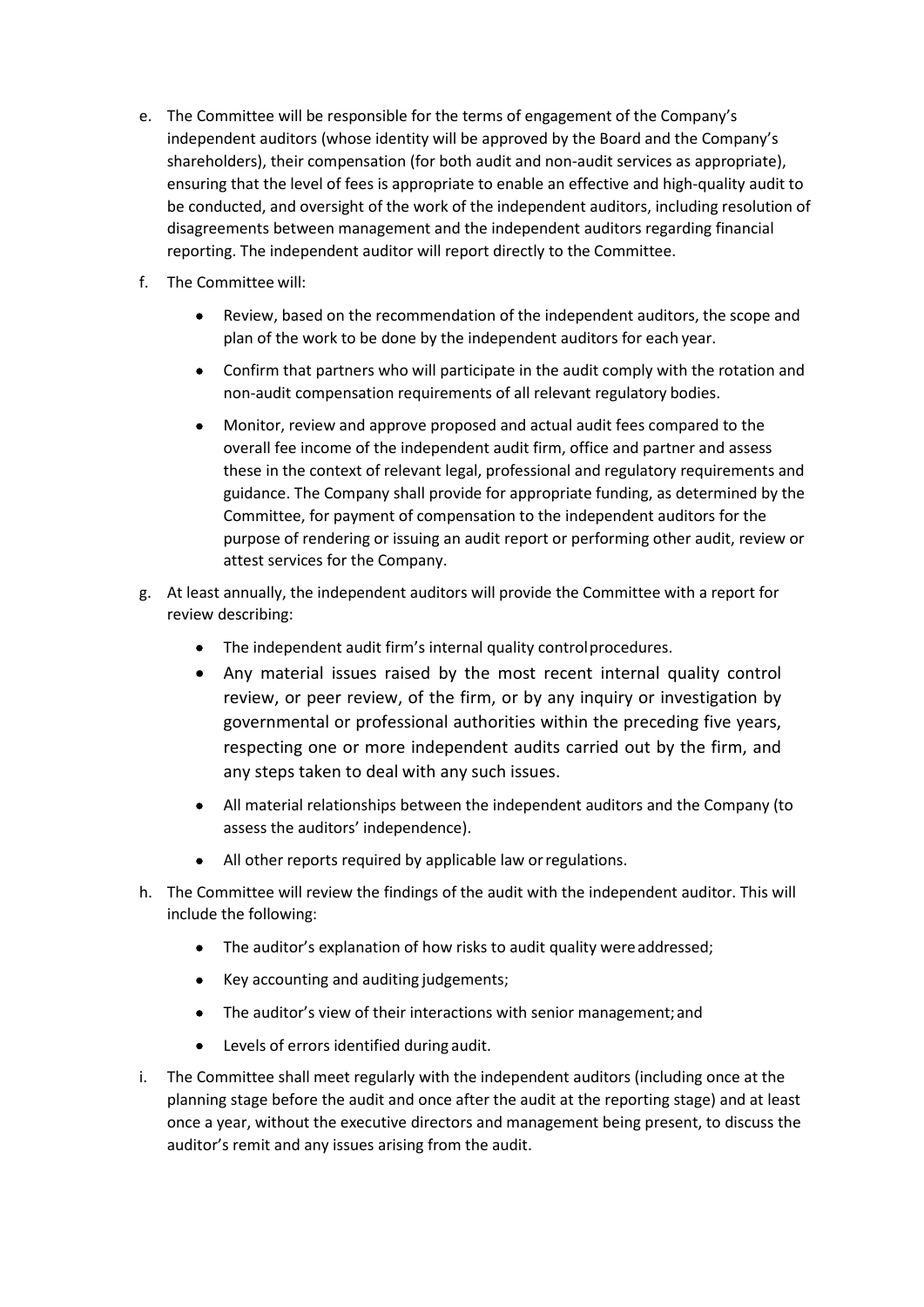- j. The independent auditor and the Committee will discuss the factors that could affect audit quality and review and approve the annual audit plan, ensuring it is consistent with the scope of the audit engagement, having regard to the seniority, expertise and experience of the audit team.
- k. The Committee will pre-approve any audit and non-audit services provided by the independent auditors in line with the Board policy and ensure that the provision of nonaudit services does not impair the auditor's independence and objectivity.
- l. The Committee will pre-approve all non-audit services provided or made available by the independent auditors to any of the executive officers of the Company.
- m. The Committee will review the performance and independence of the independent auditors on an annual basis and the effectiveness of the independent audit process, including the evaluation of the lead partner of the independent auditors' team, an assessment of the quality of the audit, the handling of key judgements by the auditor, and the auditor's response to questions from the Committee and present its conclusions to the Board.
- n. The Committee will set clear hiring policies for employees or former employees of the independent auditors that meet all relevant regulatory laws and exchange regulations.
- o. The independent auditors will provide the Committee reports on a timely basis regarding all critical accounting policies and practices used, all material alternative treatments for policies and practices related to material items discussed with management, including (i) the ramifications of the use of such alternative disclosures and treatments and (ii) the treatment preferred by the independent auditors, and other material written communications between the independent auditors and management.
- p. The Committee will discuss the overall adequacy and effectiveness of internal controls, including the independent auditors' report on management's required assertion about those controls.
- q. The Committee shall review any representation letter requested by the independent auditors before it is signed by management.
- r. The Committee shall receive and review all reports prepared by the independent auditors, and shall ensure that the independent auditors have full access to the Committee and the Board during its performance of the annual audit to report on any and all appropriate matters.
- s. The Committee will review any significant audit problems or difficulties incurred by the independent auditors (and management's response), including any restrictions on the scope of the independent auditors' activities or on access to requested information, and any significant disagreements with management.

#### *6. Internal Audit*

- a. The Committee will:
	- Review and recommend to the Board for approval, from time to time, the role and mandate of the internal audit function, monitor and review the effectiveness of its work, and annually approve the internal audit charter ensuring it is appropriate for the current needs of the Company.
	- Review and recommend to the Board for approval, from time to time, the appointment or removal of the Chief Audit Executive and review the annual objectives and performance of the Chief Audit Executive.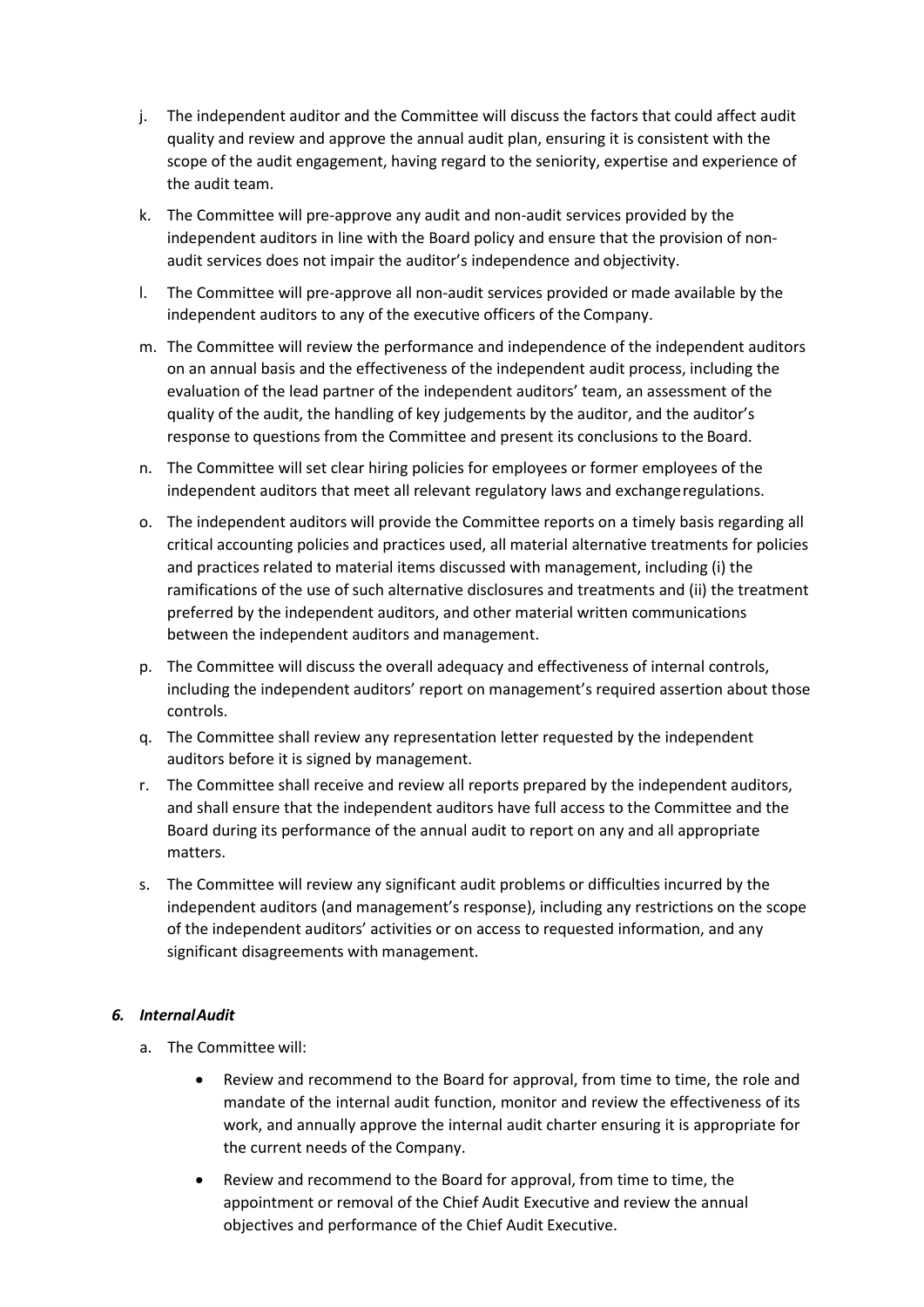- At the start of each financial year, approve the Company's internal audit plan for the forthcoming financial year, ensuring it is aligned to the key risks of the business, and receive regular reports on work carried out.
- Confirm that the internal audit function has the necessary resources and access to information to enable it to fulfil its mandate, ensure there is open communication between different functions and that the internal audit function evaluates the effectiveness of these functions as part of its internal audit plan, and ensure that the internal audit is equipped to perform in accordance with appropriate professional standards.
- Monitor and review the effectiveness of the Company's internal audit function on an annual basis including audit scope, audit results, operational plans, staffing levels, adequacy of internal audit budget, and coordination of activities with the independent auditors. The Committee's assessment should include (i) a review and assessment of the annual internal audit work plan, (ii) receiving a report on the results of internal audit's work, (iii) determining whether it is satisfied with the quality, experience and expertise of the internal audit function, and (iv) reviewing the actions taken by management to implement the recommendations of internal audit and to support the effective working of the internal audit function.
- Review the overall adequacy and effectiveness of the internal control system based on the results of the annual internal audit programme, the work of the Compliance and Finance functions, and the independent auditor.
- Review the Company's procedures for protecting against fraud.
- Periodically receive updates on the status of any outstanding items identified in previous reviews carried out by the Committee.
- b. At least annually, the Committee will meet with the Chief Audit Executive without executive directors or other management present.

## *7. Reporting*

a. The Secretary shall prepare minutes for all of the Committee's meetings to document the Committee's discharge of its responsibilities. Draft minutes of the meetings of the Committee shall be made available to all Committee members as soon as practicable after each meeting. Once approved, minutes shall be made available to all other members of the Board, unless the Committee Chairman in consultation with the Company Secretary concludes that the minutes should be redacted before circulation to particular directors in the light of conflicts of interest or other issues.

- b. The Committee will keep the Board, the Chief Executive Officer and the Company Secretary informed of any other significant Committee activities.
- c. The Committee will report to the Board on its proceedings after each meeting on all matters within its duties and responsibilities and shall also formally report to the Board on how it has discharged its responsibilities. This formal report shall include:
	- Any significant control deficiencies or other matters having actual or potential effect on the fair presentation of financial results and how these were addressed.
	- Its assessment of the effectiveness of the independent audit process and its recommendation on the appointment, reappointment or removal of the independent auditor, the length of tenure of the independent audit firm,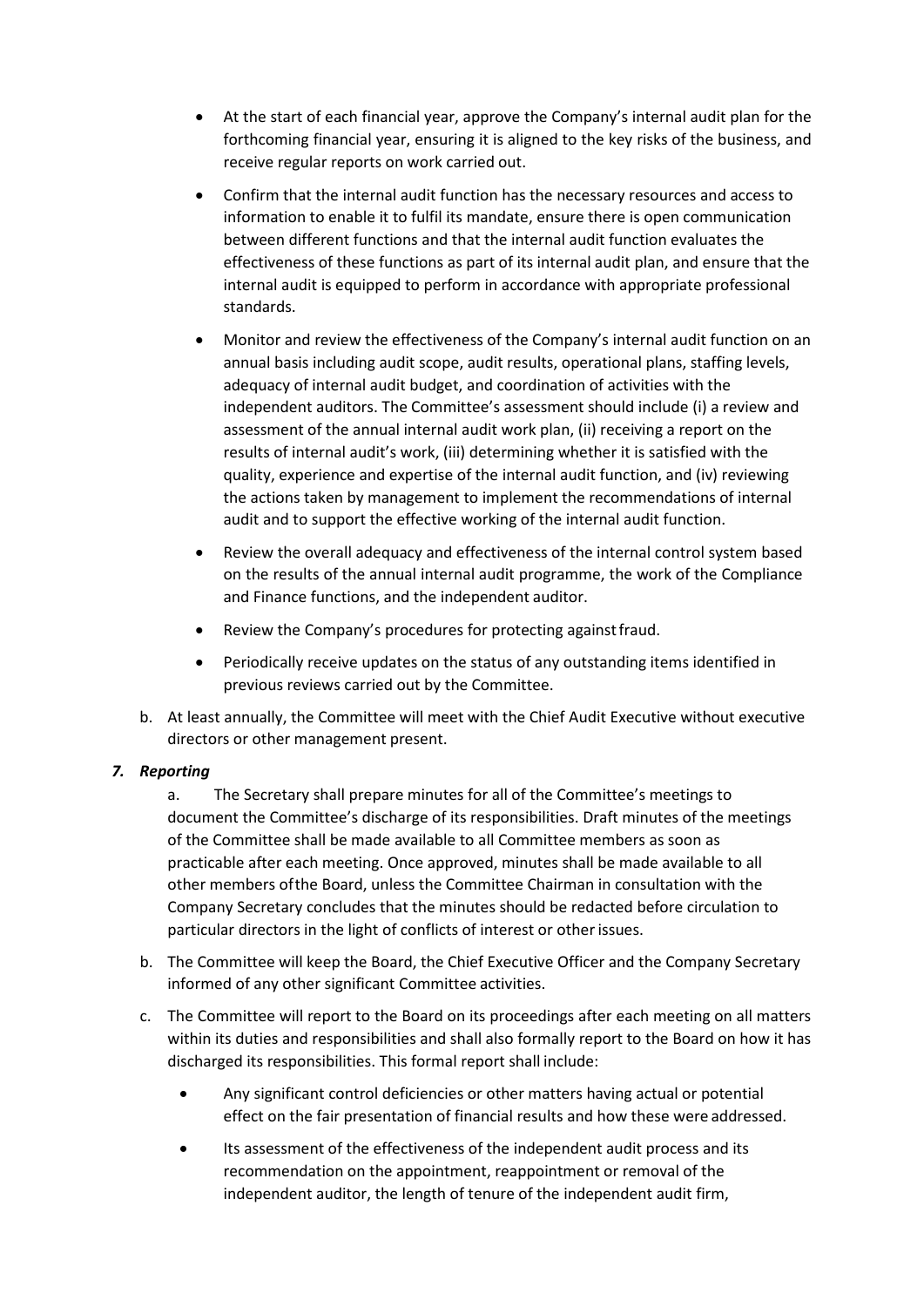when a tender was last conducted and advance notice of any retendering plans.

- Any other issues on which the Board has required the Committee's opinion.
- d. Where the Committee is not satisfied with any aspect of the proposed financial reporting by the Company, it shall report its views to the Board.
- e. The Committee shall make whatever recommendations to the Board it deems appropriate on any area within its remit where action or improvement is needed.
- f. The Committee shall produce an annual report on its activities to be included in the Company's annual report. The report should include:
	- The significant issues that the Committee considered in relation to the financial statements and how these issues were addressed, having regard to matters communicated to it by the independent auditors.
	- An explanation of how it has assessed the effectiveness of the external audit process and the approach taken to the appointment or re-appointment of the independent auditors, information on the length of tenure of the current audit firm, when a tender was last conducted and advance notice of any retendering plans.
	- If the independent auditors provide non-audit services, an explanation of how auditor objectivity and independence is safeguarded, having regard to the matters communicated to it by the independent auditor.
	- Statements concerning internal control, risk management and a viability statement.
	- The names of the members of the Committee.
	- All other information required to be made available in such a report by the relevant provisions of the Code.
- g. In compiling the reports referred to in sub-paragraphs (c) and (f) above, the Committee should exercise judgment in deciding which of the issues it considers in relation to the financial statements are significant, but should include at least those matters that have informed the Board's assessment of whether the Company is a going concern and the inputs to the Board's viability statement. The report to shareholders need not repeat information disclosed elsewhere in the annual report and accounts, but could provide cross-references to that information.

## *8. Other Duties*

- a. The Committee will review the Company's Chart of Authority annually and recommend revisions to the Chart of Authority to the Board for its approval.
- b. Annually, the Chief Accounting Officer will review the Company's independence hiring policy with the Committee.
- c. The Committee shall have full access to all books, records, facilities and personnel of the Company, including, if necessary, private meetings with the independent auditors, management and other personnel of the Company.
- d. The Committee shall ensure effective engagement with, and encourage participation from, relevant stakeholders including (but not limited to) recipients of financial statements (including shareholders, regulators and proxy advisors), ensuring that the views of relevant